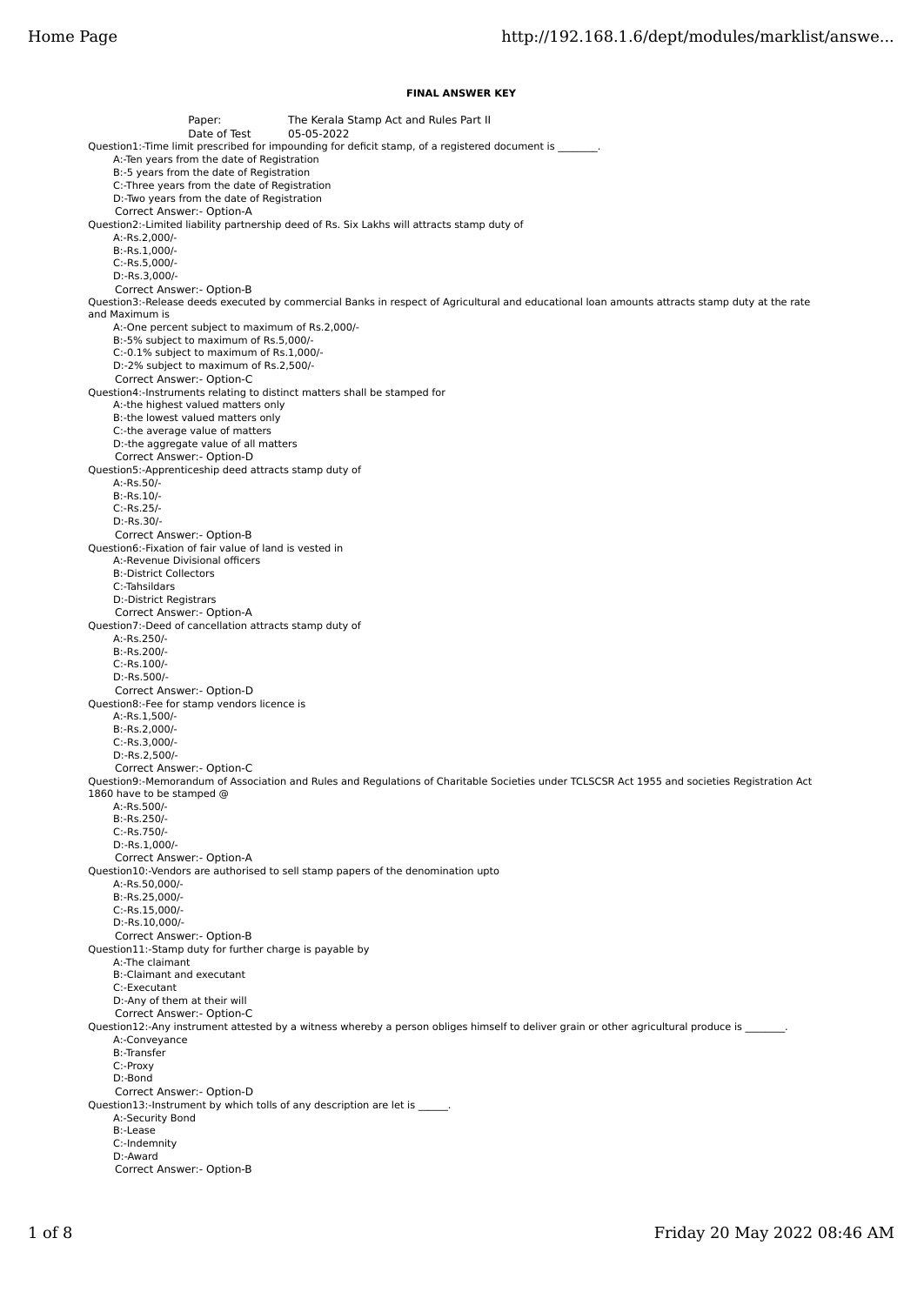Question14:-Stamp duty for respondentia Bond is to be paid by A:-Executant B:-Claimant C:-Executant and claimant in equal parts D:-Executant or claimant at their choice Correct Answer:- Option-A Question15:-Sanctioning of allowances for spoilt stamps is vested in A:-District Treasury Officer B:-District Registrar (G1) C:-District Collectors D:-Revenue Divisional Officer Correct Answer:- Option-C Question16:-Dead of Partnership attracts stamp duty of A:-Rs.2,000/- B:-Rs.1,000/- C:-Rs.3,000/- D:-Rs.5,000/- Correct Answer:- Option-D Question17:-Punishment for knowing makes a false endorsement on stamp papers by stamp vendors, shall be a fine of A:-Not exceeding Rs.500/- B:-Rs.750/- C:-Not exceeding Rs.300/- D:-Rs.600/- Correct Answer:- Option-A Question18:-Stamp vendors office shall function between the time of A:-9 am to 4 pm B:-10 am to 6 pm  $C:10$  am to 5 pm D:-9 am to 5 pm Correct Answer:- Option-C Question19:-Deed of Amalgamation of Banks is A:-Exchange B:-Conveyance C:-Composition deed D:-Agreement Correct Answer:- Option-B Question20:-Proper officer does not include A:-District Treasury Officer B:-Sub Treasury Officer C:-Manager, State Bank of India D:-District Registrar (GI) Correct Answer:- Option-D Question21:-Impounding of documents could not be done by A:-Tahsildars B:-District Registrars C:-District Courts D:-Superintendent of Police Correct Answer:- Option-D Question22:-Time limit for taking suomoto under valuation cases of documents by collectors from the date of Registration of documents is  $\sim$   $\sim$   $\sim$  A:-Five years B:-Three years C:-Two years D:-Ten years Correct Answer:- Option-A Question23:-Trial against offeners of stamp Act shall be take place in A:-Any courts in Kerala B:-the District where the offence was committed C:-High Court D:-None of the above Correct Answer:- Option-B Question24:-Reconveyance of Mortgaged property in Panchayat area for Rs.Two Lakhs attracts stamp duty of A:-Rs.16,000/- B:-Rs.12,000/- C:-Rs.150/- D:-Rs.10,000/- Correct Answer:- Option-C Question25:-Power to cancel or suspend the stamp vendor's License is vested in A:-District Treasury Officer B:-District Collector C:-Revenue Divisional Officer D:-District Registrar (Gl) Correct Answer:- Option-A Question26:-Filing of appeal against fixation or revision of fair value attracts court fee stamp of A:-Rs.2/- B:-Rs.25/- C:-Rs.10/- D:-Rs.50/- Correct Answer:- Option-B Question27:-Articles of Clerkship attracts stamp duty of A:-Rs.100/- B:-Rs.250/- C:-Rs.200/- D:-Rs.500/-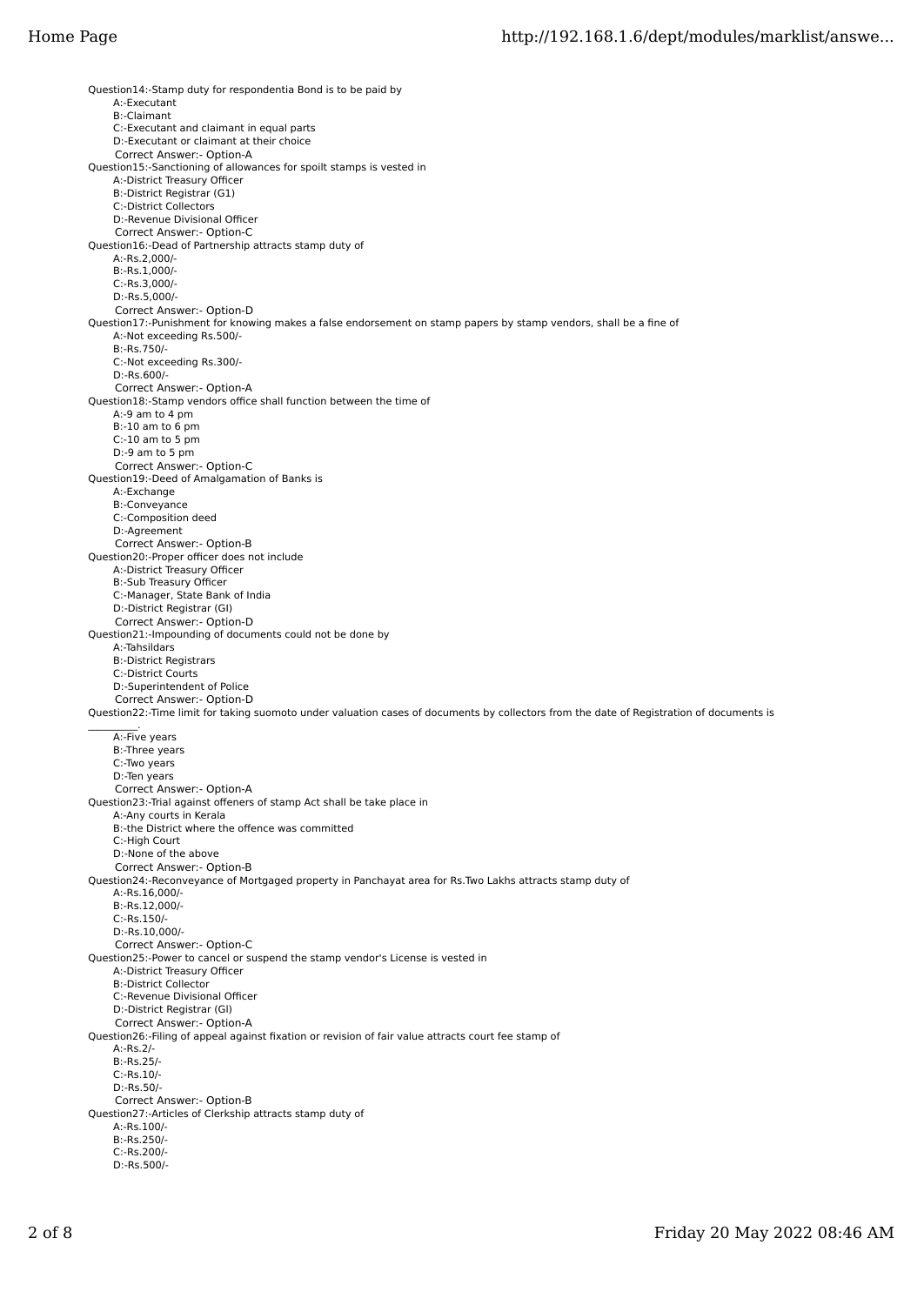Correct Answer:- Option-D Question28:-Power of Attorney authorising not more than 5 persons to act jointly on severally, attracts stamp duty of A:-Rs.100/- B:-Rs.250/- C:-Rs.600/- D:-Rs.500/- Correct Answer:- Option-C Question29:-A Licensed stamp vendor is authorised to sell stamp papers for one document, is not exceeding the value of A:-Rs.50,000/- B:-Rs.1,00,000/- C:-Rs.25,000/- D:-Rs.10,000/- Correct Answer:- Option-B Question30:-Security Bond, securing for Rs.8,000/- attracts stamp duty of A:-Rs.500/-  $B - R \leq 400/$ - C:-Rs.480/- D:-Rs.250/- Correct Answer:- Option-A Question31:-Customs Bonds shall be stamped with adhesive stamp bearing the word A:-Court fee B:-Revenue C:-Customs D:-Insurance Correct Answer:- Option-C Question32:-Penalty for unauthorised sale of stamps attracts A:-Fine of Rs.500/- B:-Imprisonment of Six months C:-Fine of Rs.250/- D:-Fine upto Rs.500/- and imprisonment upto six months, or fine upto Rs.500/- or imprisonment upto six months Correct Answer:- Option-D Question33:-Stamp duty for release deed is to be borne by A:-Executant B:-Claimant C:-Executant and claimant in equal parts D:-Any of them as they desire so Correct Answer:- Option-A Question34:-Adoption Deed attracts a stamp Duty of A:-Rs.100/- B:-Rs.250/- C:-Rs.500/- D:-Rs.50/- Correct Answer:- Option-B Question35:-Allowance for spoilt stamp, as fresh stamps sought and allowed, then value of the stamp so allowed will be A:-94% of the face value of such spoilt stamp B:-95% of the face value of the spoilt stamp C:-Face value of the spoilt stamp D:-92% of the face value of the spoilt stamp Correct Answer:- Option-C Question36:-Appointment of Licensed stamp vendors is to be made by A:-District Treasury Officer B:-District Collector C:-District Registrar (Gl) D:-District Committee Correct Answer:- Option-D Question37:-Revocation of Settlement of Rs.60,000/- attracts stamp duty of A:-Rs.3,000/- B:-Rs.500/- C:-Rs.1,500/- D:-Rs.1,800/- Correct Answer:- Option-B Question38:-Application for allowance for spoiled stamp, due to the refusal of any person to execute such deed shall be presented before the collector after the date of instrument, within a period of A:-Four months B:-Three months C:-Six months D:-One year Correct Answer:- Option-A Question39:-Transfer of lease dt.1.2.2021 for Rs.One Lakh attracts stamp duty of A:-Rs.5,000/- B:-Rs.6,000/- C:-Rs.8,000/- D:-Rs.2,500/- Correct Answer:- Option-C Question40:-Hundi shall be written on paper with the size, not less than A:-8 Inches long and 4 Inches wide B:-7 Inches long and 4½ Inches wide C:-9½ Inches long and 4¾ Inches wide D:-8 5/8 Inches long and 5 1/8 Inches wide Correct Answer:- Option-D Question41:-Maximum amount of reward to be given to an informer of an offence under stamp Act is \_ A:-Rs.200/- B:-Rs.500/- C:-Rs.400/-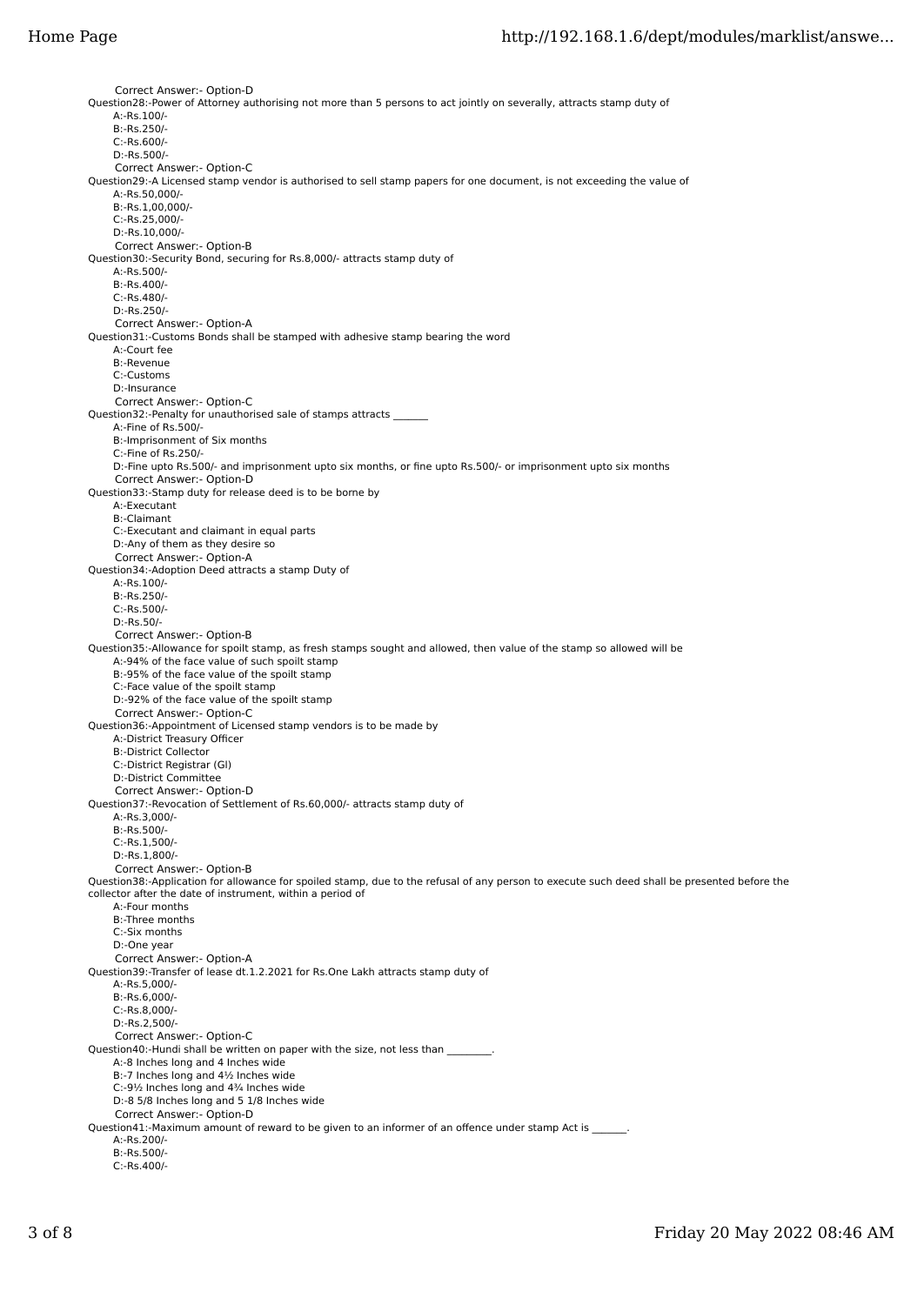D:-Rs.300/- Correct Answer:- Option-A Question42:-Customs Bond for an amount of Rs.18,000/- attracts stamp duty of \_\_\_\_ A:-Rs.900/- B:-Rs.500/- C:-Rs.1,080/- D:-Rs.360/- Correct Answer:- Option-B Question43:-Declaration of Trust dated 10.2.2021 with capital of Rs.Two Lakhs only attracts stamp duty of \_\_\_ A:-Rs.2,000/- B:-Rs.5,000/- C:-Rs.16,000/- D:-Rs.1,000/- Correct Answer:- Option-C Question44:-Renewal fee for one year for Stamp Vendors License is  $A - Rs$  1,500/- B:-Rs.500/- C:-Rs.1,000/- D:-Rs.750/- Correct Answer:- Option-D Question45:-Review Petition under Section 28A (5) presented before collector shall bear court fee stamp of A:-Rs.25/- B:-Rs.50/- C:-Rs.10/- D:-Rs.15/- Correct Answer:- Option-B Question46:-Notarial act attracts stamp duty of A:-Rs.100/- B:-Rs.50/- C:-Rs.150/- D:-Rs.200/- Correct Answer:- Option-A Question47:-Deed of Divorce attracts stamp duty of A:-Rs.100/- B:-Rs.250/- C:-Rs.200/- D:-Rs.500/- Correct Answer:- Option-D Question48:-Fee for adjudication as to proper stamp is \_\_\_\_\_\_\_\_\_\_\_\_\_\_\_\_\_\_\_\_\_\_\_\_\_ A:-Rs.10/- B:-Rs.25/- C:-Rs.50/- D:-Rs.100/- Correct Answer:- Option-C Question49:-Stamp duty for Indemnity Bond shall be borne by \_\_\_\_\_\_\_\_\_\_\_\_\_\_\_\_\_\_\_\_ A:-Executant B:-Claimant C:-Executant and Claimant equally D:-Executant or Claimant as decided by them Correct Answer:- Option-A Question50:-Discount rate allowed for stamp papers of the denomination of Rs.10,000/- is \_\_\_\_\_\_\_\_\_\_\_ A:-3% B:-2.5% C:-2% D:-4% Correct Answer:- Option-B Question51:-Appeal against orders of undervaluation by collector shall be presented before \_ A:-Munsiffs court B:-High Court C:-District Court D:-Any court as desired by the party Correct Answer:- Option-C Question52:-License granted to stamp Vendors shall be signed by \_\_\_\_\_\_ A:-District Collector B:-District Registrar (Gl) C:-Members of District Committee D:-District Treasury Officer Correct Answer:- Option-D Question53:-Instruments Chargeable with duty and executed in Kerala shall be stamped \_ A:-Before or at the time of execution B:-At the time of presentation for Registration C:-At the time as desired by the party D:-At the time as directed by a Document writer Correct Answer:- Option-A Question54:-Agreement not otherwise provided for attracts stamp duty of A:-Rs.50/- B:-Rs.200/- C:-Rs.100/- D:-Rs.150/- Correct Answer:- Option-B Question55:-Default in deduction of stamp duty under Section 10A (1) shall be punishable A:-With imprisonment of 6 months B:-With fine of Rs.10,000/- C:-With fine which may extend to Rs.Fifty thousand only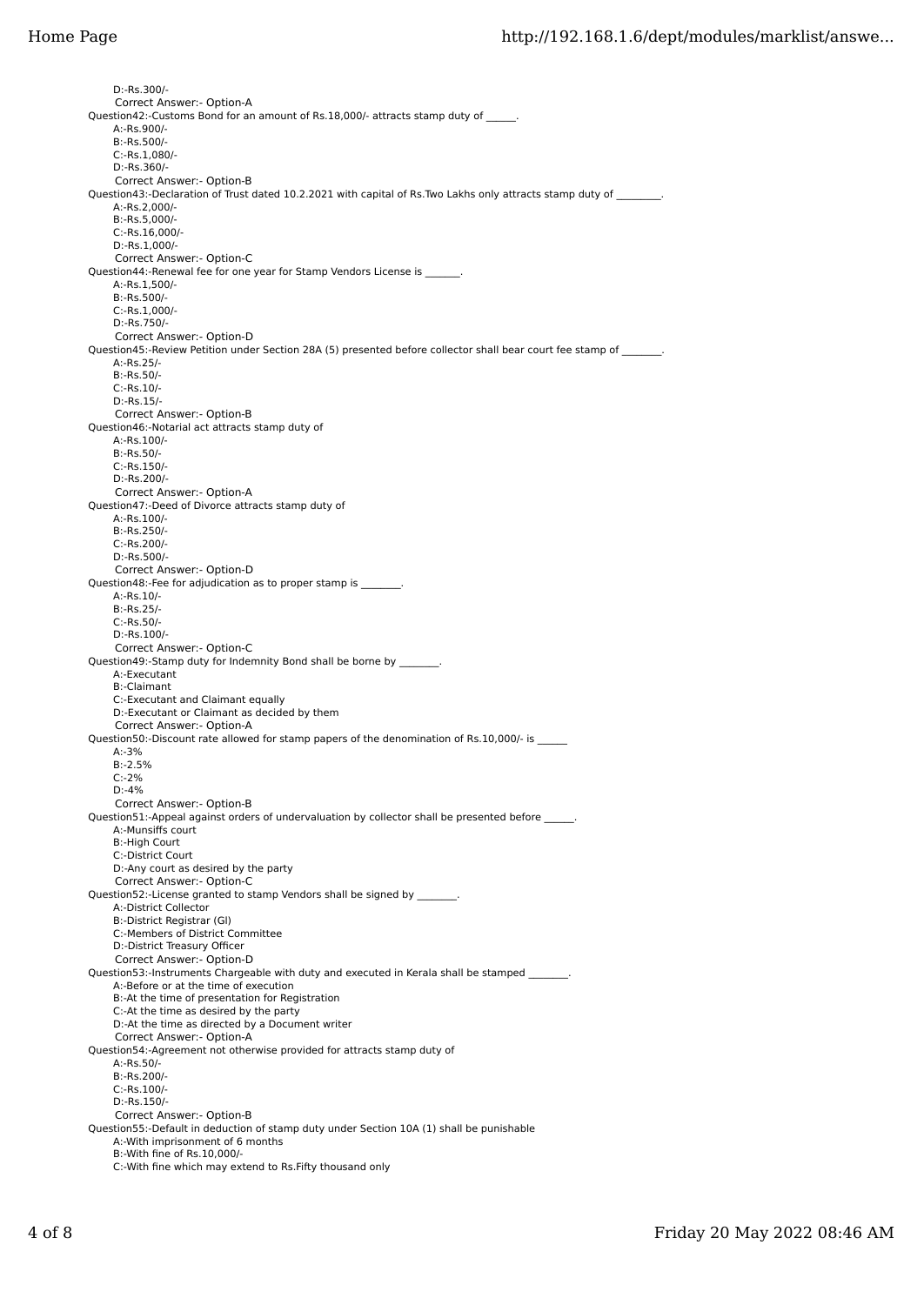D:-With Imprisonment for 1 year Correct Answer:- Option-C Question56:-A Gift in favour a son valuing Rs.13,000/- dated 15.1.2021 attracts stamp duty of A:-Rs.260/- B:-Rs.650/- C:-Rs.780/- D:-Rs.1,000/- Correct Answer:- Option-D Question57:-Counterpart of a duly stamped lease deed on Rs.450/- stamp paper attracts stamp duty of A:-Rs.500/-  $B - Rs$ .450/- C:-Rs.200/- D:-Rs.250/- Correct Answer:- Option-B Question58:-A settlement deed executed in favour of nephew with fair value of Rs.80,000/- attracts stamp duty of  $A - R \leq A$ , 000/- B:-Rs.4,800/- C:-Rs.6,400/- D:-Rs.1,000/- Correct Answer:- Option-A Question59:-Report under Section 45 (c), by Sub Registrar to collector for purchase of land of a particular document, is to be made when A:-The value shown in the deed is less than 10% of fair value fixed B:-The value shown in the deed is less than 8% of fair value C:-The value shown in the deed is less by 15% or more percentage of the fair value fixed D:-The value shown in the deed is 12% lessor than the fair value fixed Correct Answer:- Option-C Question60:-Proxy attracts stamp duty of A:-Rs.5/- B:-Rs.10/- C:-Rs.25/- D:-Re.1/- Correct Answer:- Option-D Question61:-Agreement to be executed before issue of vendors license is in A:-Form II B:-Form III C:-Form IV D:-None of the above Correct Answer:- Option-A Question62:-Where an instrument bears stamp of proper amount but of improper description, the collector may A:-Certify that the instrument is duly stamped B:-Levy the proper amount of stamp duty and then certify that the instrument is duly stamped C:-Return the instrument certifying it is not duly stamped D:-Take any kind of actions as he desires so Correct Answer:- Option-B Question63:-Chalan for remittance of stamp duty collected by Stock Exchange or Commodity Exchange and remitted into Treasuries shall be produced before A:-District Collector B:-District Treasury Officer C:-District Registrar (Gl) D:-Tahsildar Correct Answer:- Option-C Question64:-After impressing Labels on instruments, the proper officer shall affix his signature on the face of labels, where the amount of label is A:-Rs.100/- and above B:-Rs.500/- and above C:-Rs.1000/- and above D:-Rs.20/- and above Correct Answer:- Option-D Question65:-Surrender of lease on the expiry date shall be stamped with A:-Rs.1,000/- B:-Rs.500/- C:-Rs.750/- D:-Rs.250/- Correct Answer:- Option-B Question66:-Instrument Chargeable with Duty executed out of India may be stamped after it has first received in state of Kerala within A:-Three months B:-Four months C:-Six months D:-Any time as desired by the party Correct Answer:- Option-A Question67:-Stamp duty for an Agreement relating to advertisement on mass media for promotion of any product or proramme or event to make profit is A:-Rs.250/- B:-Rs.1,000/- C:-Rs.750/- D:-Rs.500/- Correct Answer:- Option-D Question68:-An Ex officio stamp vendor is eligible for the Discount for sale of stamp papers worth Rs.Ten Lakhs is \_ A:-Rs.10,000/- (1%) B:-Rs.20,000/- (2%) C:-Not eligible for any Discount D:-Rs.15,000/- (1.5%) Correct Answer:- Option-C Question69:-Indemnity Bond for Rs.One Lakh attracts stamp duty of \_\_\_\_ A:-Rs.500/- B:-Rs.5,000/-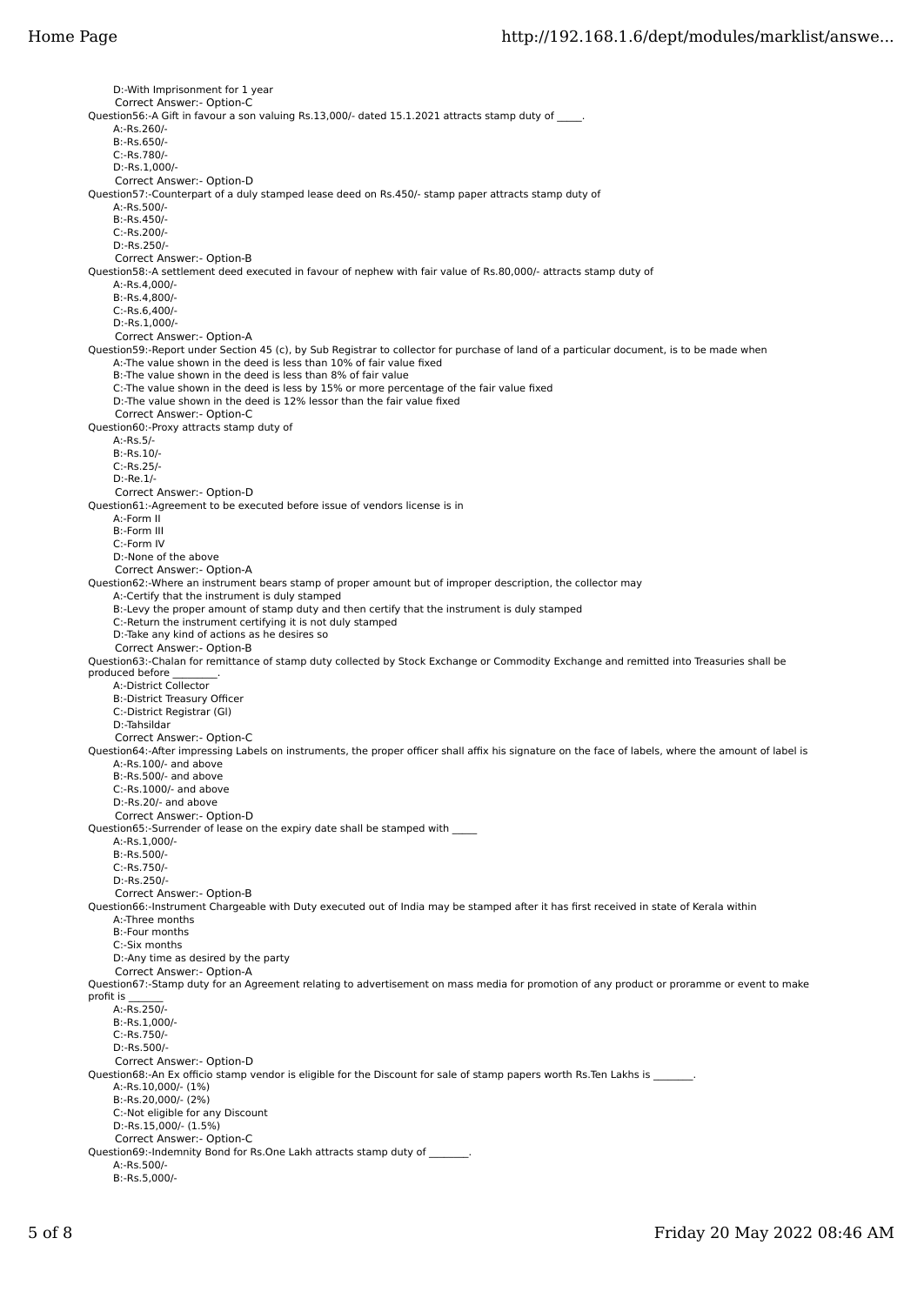C:-Rs.1,000/- D:-Rs.600/- Correct Answer:- Option-A Question70:-Suggestions and objections against Draft fair value notification shall be filed before the RDO, after publication of such notification, with in a period of .<br>A:-90 davs B:-60 days  $C$ :-45 days D:-120 days Correct Answer:- Option-B Question71:-Rate of Discount to be allowed to stamp vendors for sale of Revenue stamp of Re.1/- is A:-2% B:-2.5% C:-3% D:-4% Correct Answer:- Option-C Question72:-Instruments of transfer of debentures of Public Companies and Associations shall be stamped, bearing the word A:-Revenue B:-Court fee C:-Hundi D:-Share transfer Correct Answer:- Option-D Question73:-The official who have not empowered to inspect register of receipts and issue of stamps of a Licensed stamp Vendor is A:-District Treasury Officer B:-District Registrar (Gl) C:-Sub Treasury Officer D:-Sub Depot Officer Correct Answer:- Option-B Question74:-For clearing doubts as to the amount of stamp duty to be chargeable for any instrument, the collector shall, with his own opinion, refer the matter for decision to A:-Government B:-High Court C:-District Registrar D:-Inspector General of Registration Correct Answer:- Option-A Question75:-Stamp duty to be payable for certificate of sale for Rs.60,000/- executed on 15.1.2021 is \_\_\_\_\_\_\_\_ A:-Rs.3,000/- B:-Rs.3,600/- C:-Rs.4,800/- D:-Rs.1,500/- Correct Answer:- Option-C Question76:-Officer in charge of Local stamps depots shall count or have counted in his presence, the stock of stamps in his Depot, both in single and double Lock, on the A:-Last working days of April and August of each year B:-Last working day of May and November, every year C:-Last working day of March, July and November, every year D:-Last working day of March and September, every year Correct Answer:- Option-D Question77:-Partition deed of Five Lakhs with separated share of Rs. Three Lakhs attracts stamp duty of A:-Rs.18,000/- B:-Rs.1,000/- C:-Rs.15,000/- D:-Rs.24,000/- Correct Answer:- Option-A Question78:-Power to reduce, remit or compounding of stamp, duties is vested in \_\_\_\_ A:-District Collectors B:-Inspector General of Registration C:-Government D:-Revenue Divisional Officer Correct Answer:- Option-C Question79:-Settlement deed of Property worth Rs.One Lakh executed in favour of Govt. of Kerala stamp duty to be assessed is \_ A:-Rs.1,000/- B:-Rs.5,000/- C:-Rs.6,000/- D:-No stamp duty is necessary Correct Answer:- Option-B Question80:-The annuity amount payable to a person for indefinite period, but terminable with his life, valuation for stamp duty on such annuity is to be the A:-Total amount of annuity payable for the 1st 25 year B:-Total amount of the annuity to be payable for the 1st 30 years C:-Total amount of the annuity to be payable for the 1st 20 years D:-Total amount of the annuity to be payable for the 1st 12 years Correct Answer:- Option-D Question81:-Stamp duty to be levied for copy of a registered will shall be A:-Rs.10/- B:-Rs.50/- C:-Rs.25/- D:-Rs.100/- Correct Answer:- Option-B Question82:-Respondentia Bond Securing loan of Rs.60,000/- attracts stamp duty of \_\_\_\_\_\_. A:-Rs.3,000/- B:-Rs.3,600/- C:-Rs.4,800/- D:-Rs.1,500/- Correct Answer:- Option-A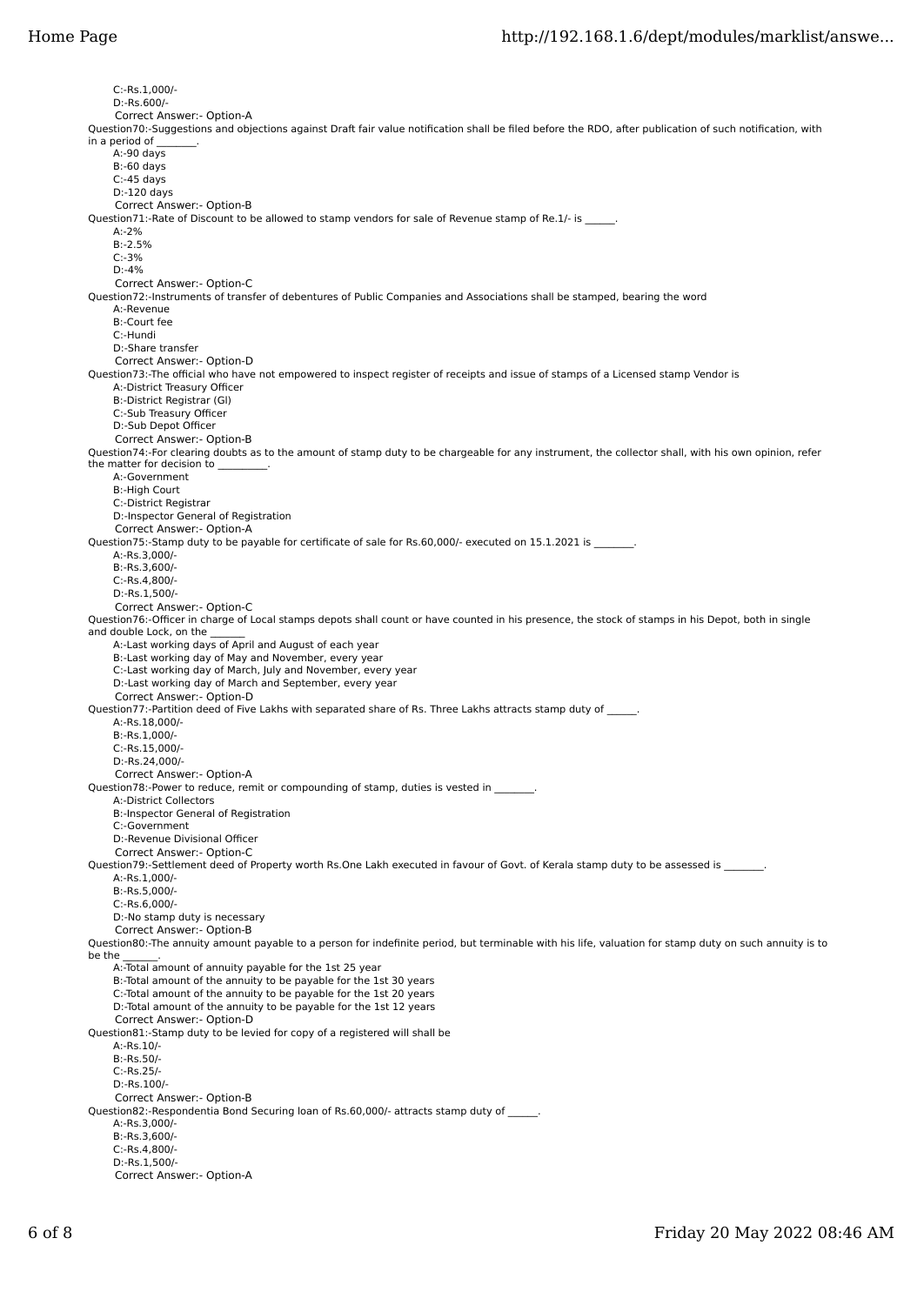Question83:-Age limit prescribed for persons applying for Stamp Vendors License as on 1st January is A:-Between the age of 21 and 65 B:-Between the age of 18 and 55 C:-Between the age of 18 and 60 D:-Between the age of 20 and 60 Correct Answer:- Option-C Question84:-Stamp Vendors Licence issued by District Treasury Officer will be valid for \_\_\_\_\_\_\_. A:-One year B:-Two years C:-Five years D:-Three years Correct Answer:- Option-D Question85:-Deed of Agreement relating to deposit of title deed, for securing an amount of Rs.Twelve Lakhs attracts stamp duty of A:-Rs.5,000/- B:-Rs.6,000/- C:-Rs.12,000/- D:-Rs.7,200/- Correct Answer:- Option-A Question86:-Note of protest by Master of a ship attracts a stamp duty of A:-Rs.10/- B:-Rs.5/- C:-Rs.50/- D:-Rs.30/- Correct Answer:- Option-B Question87:-For Omission to Comply with the provisions of Section 28, the person shall be punishable with fine A:-Of Rs.1,000/- B:-Of Rs.2,500/- C:-Upto Rs.5,000/- D:-Of Rs.3,000/- Correct Answer:- Option-C Question88:-Awards relates to an amount of Rs.4,000/- attracts stamp duty of  $\qquad \qquad$ . A:-Rs.50/- B:-Rs.200/- C:-Rs.500/- D:-Rs.100/- Correct Answer:- Option-D Question89:-Registration fee for granting temporary Stamp Vendor License for a period less than six months, to the nominee of a stamp Vendor goes on leave is A:-Rs.500/- B:-Rs.750/- C:-Rs.1,500/- D:-Rs.3,000/- Correct Answer:- Option-A Question90:-On the demise of the Stamp Vendor his legal heir may be appointed as stamp Vendor, if the death occured before attaining the age of A:-50 years B:-65 years C:-60 years D:-55 years Correct Answer:- Option-B Question91:-Power to transfer a stamp vendor from one place to another is vested in \_\_\_ A:-District Collector B:-District Registrar (G1) C:-District Treasury Officer D:-Revenue Divisional Officer Correct Answer:- Option-C Question92:-Instrument executed in state of Kerala shall be on stamp papers purchased from A:-Kerala and Tamilnadu States B:-Kerala and Karnataka States C:-Kerala, Goa and Maharashtra States D:-Kerala State only Correct Answer:- Option-D Question93:-Copies of Maps or plans shall be stamped with \_ A:-Court fee stamp B:-Revenue stamp C:-Brokers stamp D:-Hundi stamp Correct Answer:- Option-A Question94:-Power to determine the number of stamp vendors required to in an area is vested in \_ A:-District Treasury Officer B:-Government C:-District Collector D:-District Committee Correct Answer:- Option-B Question95:-Photo affixed identity card shall be issued to Licensed stamp vendors by A:-District Committee B:-District Collector C:-District Treasury Officer D:-District Registrar (G1) Correct Answer:- Option-C Question96:-Licensed Stamp Vendor shall sell the stamps \_\_\_\_\_\_\_\_. A:-At any place at his discretion B:-At his office and residence C:-At his office and near the Govt. office if any D:-At his Office only